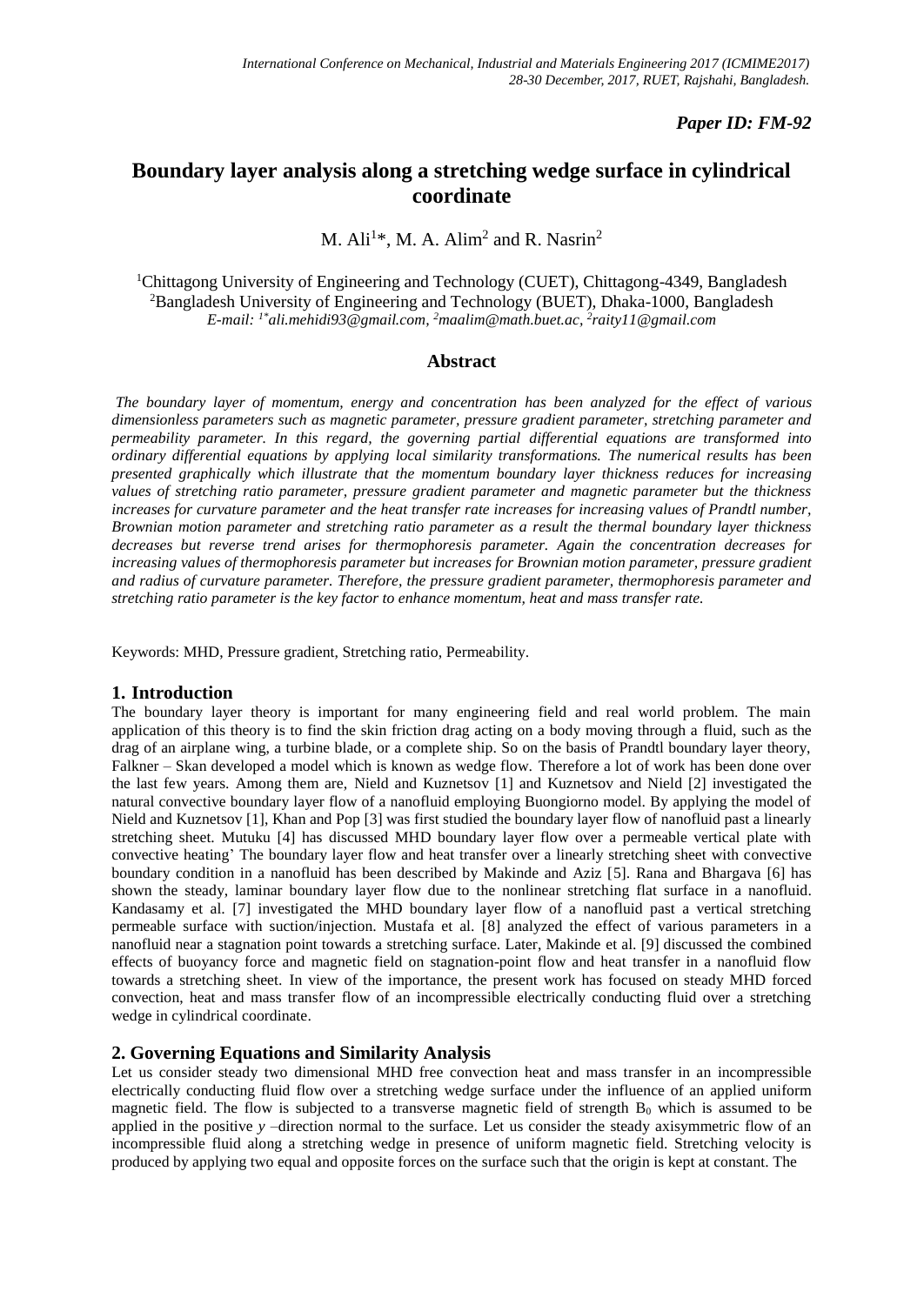

Fig. A. Flow configuration along the stretching wedge and the coordinate system

temperature of the surface  $T_w(x)$  is higher than the ambient fluid temperature  $T_\infty$ . The cylindrical coordinates are chosen in such a way that z-axes is taken along the axial direction of wedge surface while r-axis is perpendicular to it. Therefore, the z -axis is measured along the wedge surface and r -axis is measured in the radial direction which are shown in Fig.A. Let u<sub>z</sub> and u<sub>r</sub> be the velocity components along the surface and its radial direction. It is assumed that the free stream and the stretching velocity are  $U = bz^m$  and  $u_z = az^m$  respectively. Where a and b are the constant and m is the pressure gradient.

Equation of continuity:

$$
\frac{\partial u_z}{\partial z} + \frac{u_r}{r} + \frac{\partial u_r}{\partial r} = 0
$$
\n(1)

Momentum equation:

Momentum equation:  
\n
$$
u_z \frac{\partial u_z}{\partial z} + u_r \frac{\partial u_z}{\partial r} = U \frac{dU}{dz} + V_f \left( \frac{\partial^2 u_z}{\partial r^2} + \frac{1}{r} \frac{\partial u_z}{\partial r} \right) + \frac{\sigma B_0^2 (U - u_z)}{\rho_f}
$$
\n(2)

Energy Equation:

energy Equation:  
\n
$$
u_z \frac{\partial T}{\partial z} + u_r \frac{\partial T}{\partial r} = \alpha_f \left( \frac{\partial^2 T}{\partial r^2} + \frac{1}{r} \frac{\partial T}{\partial r} \right) + \tau \left\{ D_B \left( \frac{\partial T}{\partial r} \frac{\partial C}{\partial r} \right) + \frac{D_T}{T_{\infty}} \left( \frac{\partial T}{\partial r} \right)^2 \right\}
$$
\n(3)

Concentration Equation: [1]

Concentration Equation: [1]  
\n
$$
u_z \frac{\partial C}{\partial z} + u_r \frac{\partial C}{\partial r} = D_B \left( \frac{\partial^2 C}{\partial r^2} + \frac{1}{r} \frac{\partial C}{\partial r} \right) + \frac{D_r}{T_{\infty}} \left( \frac{\partial^2 T}{\partial r^2} + \frac{1}{r} \frac{\partial T}{\partial r} \right)
$$
\n(4)

Boundary conditions are:

$$
u = u_z = az^m, T = T_w, C = C_w \text{ at } r = R
$$
  

$$
u = u_e = U = bz^m, T \to T_w, C \to C_w \text{ as } r \to \infty
$$

To convert the governing equations into a set of similarity equations, we introduce the following similarity transformation with the steam function  $\psi(x, y)$  such that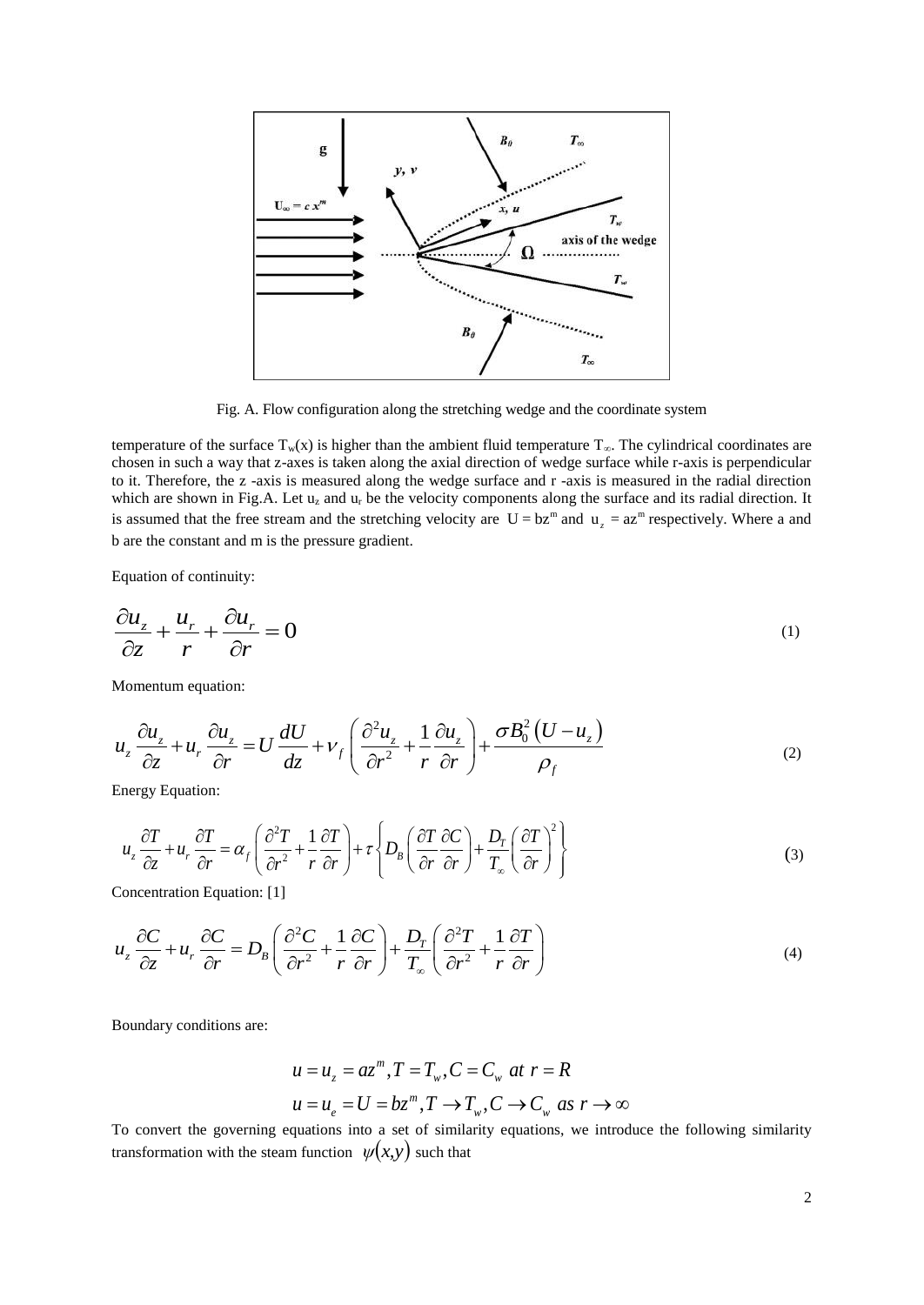$$
\eta = \left(\frac{r^2 - R^2}{2R}\right) \sqrt{\frac{U(1+m)}{2zv}}, \ \psi = \sqrt{\frac{2zvU}{(1+m)}} Rf(\eta), \theta(\eta) = \frac{T-T_{\infty}}{T_{w}-T_{\infty}}, \phi(\eta) = \frac{C-C_{\infty}}{C_{w}-C_{\infty}},
$$

$$
u_{z} = \frac{1}{r} \frac{\partial \psi}{\partial r} \quad \text{and} \ \ u_{r} = -\frac{1}{r} \frac{\partial \psi}{\partial z}
$$

obtained as follows:

From the above transformations, the non-dimensional, nonlinear and coupled ordinary differential equations are obtained as follows:\n
$$
(1+2\gamma\eta) f'' + \left(\frac{1+m}{2}\right) ff'' + \sqrt{2(1+m)}\gamma f'' + m(1-f') \tag{5}
$$
\n
$$
+ \lambda M (1-f') = 0
$$
\n
$$
(1+2\gamma\eta) \theta'' + \Pr(1+2\gamma\eta) Nt \theta'^2 + \frac{Nb}{Le} (1+2\gamma\eta) \theta' \phi' + \frac{1}{2} \Pr(1+m) f \theta' \tag{6}
$$
\n
$$
+ \sqrt{2(1+m)}\gamma \theta' = 0
$$
\n
$$
(1+2\gamma\eta) \varphi'' + (1+2\gamma\eta) \frac{Nt}{Nb} \theta'' + \frac{\sqrt{2(1+m)}\gamma Nt}{Nb} \theta' \tag{7}
$$
\n
$$
+ \sqrt{2(1+m)}\gamma \varphi' + \frac{1}{2} Sc(1+m) f \varphi' = 0
$$

The transform boundary conditions:

$$
f = 0, f' = \lambda, \theta = \varphi = 1 \text{ at } \eta = 0
$$
  

$$
f' \rightarrow 1, \theta \rightarrow 0, \varphi \rightarrow 0 \text{ as } \eta \rightarrow \infty
$$

Where  $f'$ ,  $\theta$  and  $\varphi$  are the dimensionless velocity, temperature and concentration respectively,  $\eta$  is the where *f*, *b* and *φ* are the unherisoness velocity, temperature and concentration respectively, *η* is the similarity variable,  $\eta_{\infty}$  is the value of  $\eta$  at which boundary conditions is achieved, the prime denotes differentiation with respect to *η* . be unlensionless velocity, temperature and concentration respectively,  $\eta$  is the<br>he value of  $\eta$  at which boundary conditions is achieved, the prime denotes<br> $\frac{\partial \eta}{\partial VZ}$ ,  $Nt = \frac{\tau D_T (T_w - T_\infty)}{T}$ ,  $Nb = \frac{\tau D_B (C_w - C_\infty)}{T$ 

ariable, 
$$
\eta_{\infty}
$$
 is the value of  $\eta$  at which boundary conditions is achieved, the prime denotes  
on with respect to  $\eta$ .  

$$
\gamma = \frac{1}{R} \sqrt{\frac{2vz}{U(1+m)}}, Nt = \frac{\tau D_T (T_w - T_{\infty})}{vT_{\infty}}, Nb = \frac{\tau D_B (C_w - C_{\infty})}{v}, \Pr = \frac{v}{\alpha},
$$

$$
Sc = \frac{v}{D_B}, Le = \frac{\alpha}{D_B}, m = \frac{\beta}{2-\beta}, \lambda = \frac{a}{b}, M = \frac{\sigma B_0^2 z}{\rho U}.
$$

These are the radius of curvature, thermophoresis parameter, Brownian motion parameter, Prandtl number, Schmidt number, Lewis number, pressure gradient, velocity ratio and magnetic parameter respectively.

#### **3. Results and Discussion**

The velocity profiles for various dimensionless parameters have been shown in Fig. 1 – Fig.3. From these figures it is observed that the fluid velocity increases for increasing values of magnetic parameter, pressure gradient parameter and curvature parameter which produces larger skin friction coefficient as a result the boundary layer thickness reduces but the reverse result arises in case of stretching ratio parameter.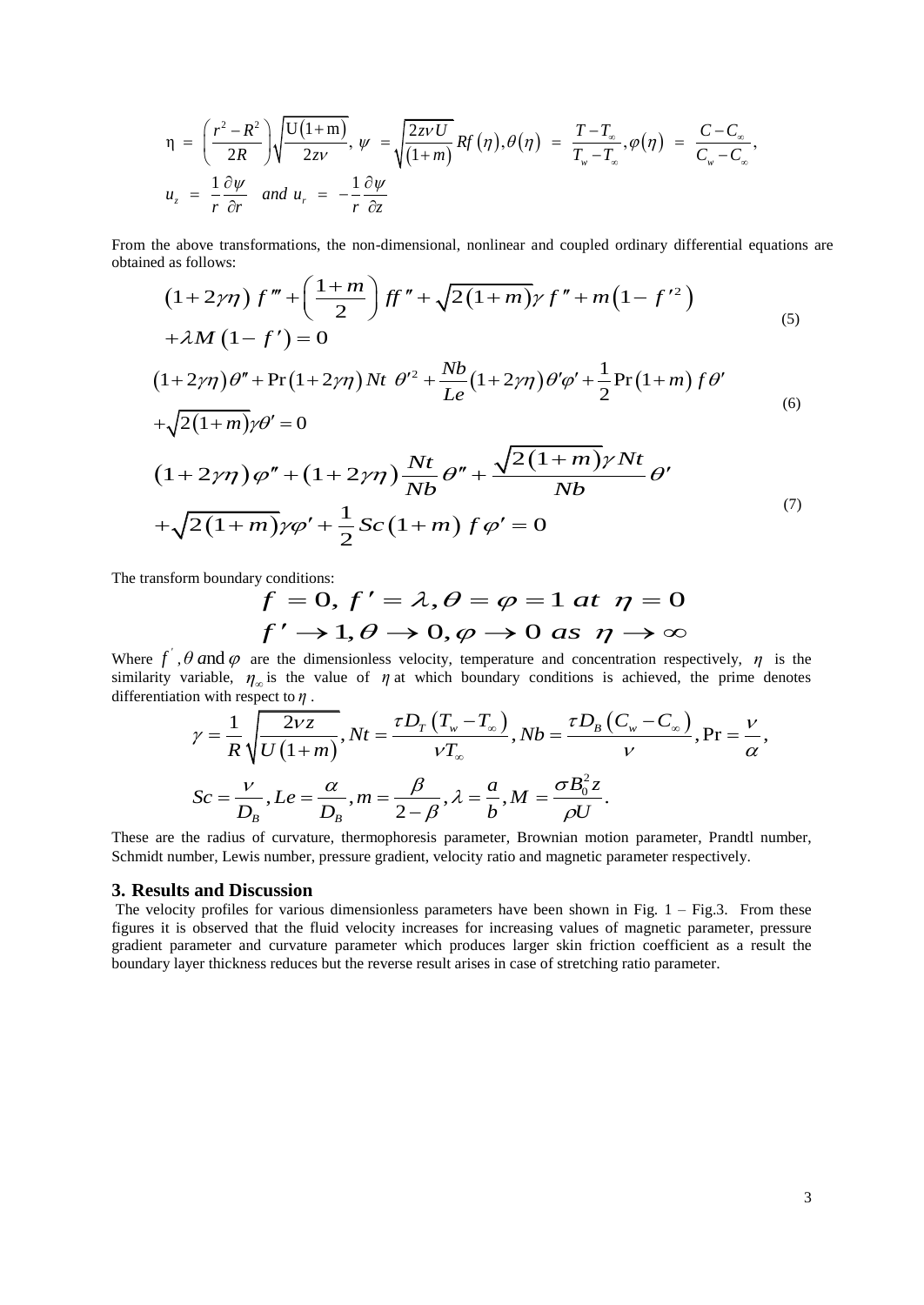

The temperature profiles for various dimensionless parameters have been shown in Fig. 5 – Fig.8. From these figures it is observed that the temperature within the boundary layer increases for increasing values of Brownian motion and curvature parameter as a result the thermal boundary layer thickness increases because the heat transfer rate decreases but the reverse results arises in case of stretching ratio parameter, and thermophoresis parameter because the heat transfer rate increases.



Again, the concentration profiles for various dimensionless parameters have been depicted in Fig. 9 – 12. From these figures it is observed that the concentration within the boundary layer increases for increasing values of pressure gradient parameter, curvature parameter and Brownian motion parameter, as a result the concentration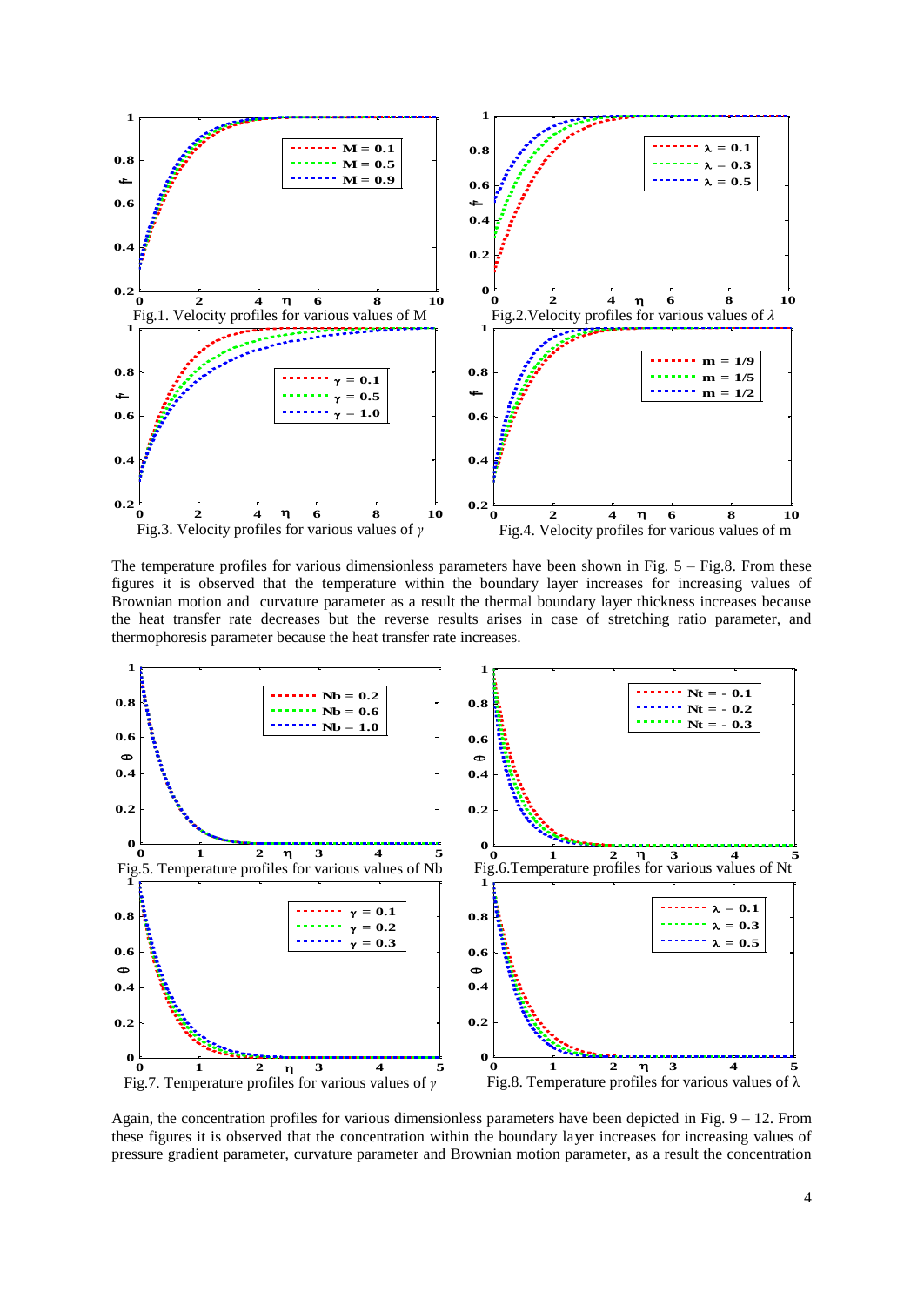boundary layer thickness increases because the mass transfer rate decreases but the reverse results arises in case of thermophoresis parameter because the mass transfer rate increases.



#### **4. Conclusions**

Following are the conclusions made from above analysis:

- The momentum boundary layer thickness reduces for increasing values of magnetic parameter, pressure gradient parameter and curvature parameter. Again, the thickness increases for the increasing values of stretching ratio parameter.
- The thermal boundary layer thickness increases for Brownian motion and curvature parameter because the heat transfer rate decreases but the reverse results arises in case of stretching ratio parameter, and thermophoresis parameter because the heat transfer rate increases.
- Again, for increasing values of pressure gradient parameter, curvature parameter and Brownian motion, the concentration boundary layer thickness increases because the mass transfer rate decreases but the reverse results arises in case of thermophoresis parameter because the mass transfer rate increases.

#### **5. References**

- [1] D. A. Nield and A. V. Kuznetsov, "The Cheng-Minkowycz problem for natural convective boundary-layer flow in a porous medium saturated by a nanofluid", *International Journal of Heat Mass Transfer,* Vol. 52, pp. 5792–5795, (2009).
- [2] A. V. Kuznetsov and D. A. Nield, "Natural convective boundary layer flow of a nanofluid past a vertical plate", *International Journal of Thermal Science,* Vol. 49, pp. 243–247, (2010).
- [3] W. A. Khan and I. Pop, "Boundary-layer flow of a nanofluid past a stretching sheet", *International Journal of Heat Mass Transfer,* Vol. 53, pp. 2477–2483, (2010).
- [4] W. N. Mutuku-Njane and O. D. Makinde, "MHD nanofluid flow over a permeable vertical plate with convective heating", *Journal of Computational and Theoretical Nano science,* Vol. 11, pp. 667–675, (2014).
- [5] O. D. Makinde and A. Aziz, "Buoyancy effects on MHD stagnation point flow and heat transfer of a nanofluid past a convectively heated stretching/shrinking sheet", *International Journal of Thermal Sciences*, Vol. 50, No. 7, pp. 1326-1332, 2011.
- [6] P. Rana and R. Bhargava, "Numerical simulation of nanofluids based on power-law fluids with flow and